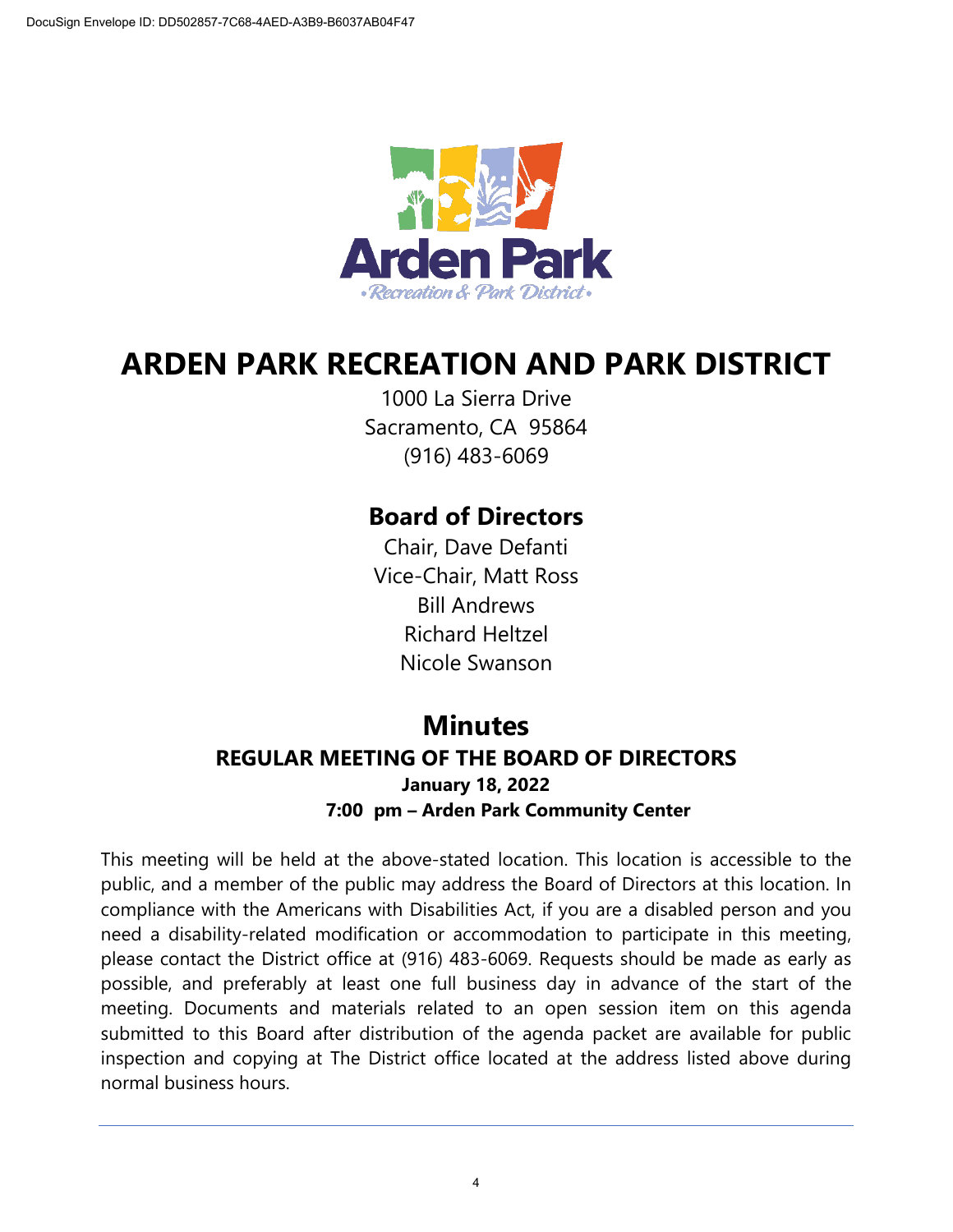Pursuant to a Sacramento County Health Order effective on January 6, 2022, all public boards, councils, commissions, and other similar bodies shall suspend inperson public meetings and conduct all meetings virtually. Affected bodies shall ensure opportunities for virtual public participation and compliance with the Brown Act and all other relevant statutes.

The public may observe and participate in the meeting online using the Zoom application or by phone:

**Join Zoom Meeting <https://us02web.zoom.us/j/86237087326>**

**Meeting ID: 862 3708 7326 Dial in Number 408-638-0968**

### **I. CALL TO ORDER**

- A. Welcome
- B. Roll Call and Announcement of a Quorum **Chairman Defanti called the meeting to order at 7:01 p.m. and announced a quorum. Directors Present: Defanti, Andrews, Ross, Heltzel Directors Absent: Swanson Staff Present: Miller, Ellis**
- C. Agenda Approval-**No changes were proposed**

# **II. PUBLIC REQUEST TO ADDRESS THE BOARD OF DIRECTORS**

A. Any member of the public who requests to address the Board on any item which is not on the agenda may do so at this time. Any matter that requires action by the Board will be referred to the staff for action or staff will be asked to report back to the Board at a subsequent meeting. Comments pertaining to scheduled agenda items will be heard when that item is discussed by the Board. Comments are limited to three minutes per person unless further time is granted by the presiding officer. **None**

### **III. CONSENT AGENDA**

A. Approval of the minutes of the Board Meeting held on December 21, 2021.